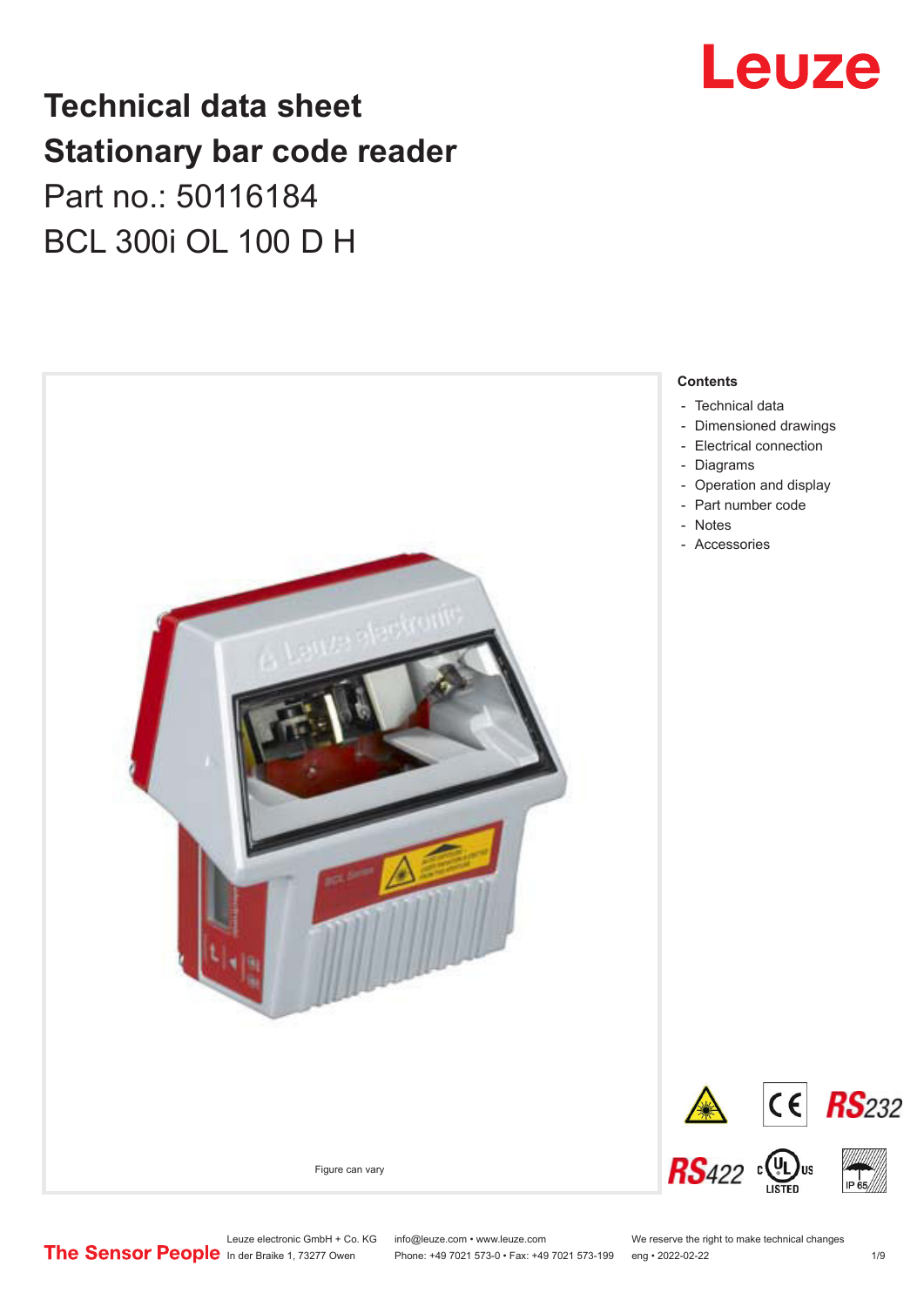# <span id="page-1-0"></span>**Technical data**

# Leuze

### **Basic data Series** BCL 300i **Special version Special version Heating Functions Functions** Alignment mode AutoConfig AutoControl AutoReflAct Code fragment technology **Heating** LED indicator Reference code comparison **Characteristic parameters MTTF** 110 years **Read data** Code types, readable 2/5 Interleaved Codabar Code 128 Code 39 Code 93 EAN 8/13 GS1 Databar Expanded GS1 Databar Limited GS1 Databar Omnidirectional UPC **Scanning rate, typical** 1,000 scans/s **Bar codes per reading gate, max. number** 64 Piece(s) **Optical data Reading distance** 80 ... 680 mm **Light source** Laser, Red **Wavelength** 655 nm **Laser class** 1, IEC/EN 60825-1:2014 **Transmitted-signal shape Continuous Modulus size** 0.35 ... 0.8 mm **Reading method Conservation Conservation Conservation Conservation Conservation Conservation Conservation Beam deflection** Via rotating polygon wheel + stepping motor with mirror **Light beam exit** Zero position at side at angle less than

### 90° **Oscillating mirror frequency** 10 Hz **Max.** swivel angle 15 **Electrical data Protective circuit** Polarity reversal protection **Performance data** Supply voltage  $U_B$ 18 ... 30 V, DC **Power consumption, max.** 45 W **Inputs/outputs selectable Output current, max.** 60 mA **Number of inputs/outputs selectable** 2 Piece(s) **Input current, max.** 8 mA

|  | <b>Interface</b>                       |                                            |  |  |
|--|----------------------------------------|--------------------------------------------|--|--|
|  | Type                                   | RS 232, RS 422                             |  |  |
|  | <b>RS 232</b>                          |                                            |  |  |
|  | <b>Function</b>                        | Process                                    |  |  |
|  | <b>Transmission speed</b>              | 4,800  115,200 Bd                          |  |  |
|  | Data format                            | Adjustable                                 |  |  |
|  | <b>Start bit</b>                       | 1                                          |  |  |
|  | Data bit                               | 7,8                                        |  |  |
|  | Stop bit                               | 12                                         |  |  |
|  | <b>Parity</b>                          | Adjustable                                 |  |  |
|  | <b>Transmission protocol</b>           | <stx><data><cr><lf></lf></cr></data></stx> |  |  |
|  | Data encoding                          | <b>ASCII</b>                               |  |  |
|  |                                        |                                            |  |  |
|  | <b>RS 422</b>                          |                                            |  |  |
|  | <b>Function</b>                        | Process                                    |  |  |
|  | <b>Transmission speed</b>              | 4,800  115,200 Bd                          |  |  |
|  | Data format                            | Adjustable                                 |  |  |
|  | <b>Start bit</b>                       | $\mathbf{1}$                               |  |  |
|  | Data bit                               | 7, 8 data bits                             |  |  |
|  | Stop bit                               | 1, 2 stop bits                             |  |  |
|  | <b>Transmission protocol</b>           | Adjustable                                 |  |  |
|  | Data encoding                          | <b>ASCII</b>                               |  |  |
|  | <b>Service interface</b>               |                                            |  |  |
|  | <b>Type</b>                            | <b>USB 2.0</b>                             |  |  |
|  |                                        |                                            |  |  |
|  | <b>USB</b>                             |                                            |  |  |
|  | <b>Function</b>                        | Configuration via software                 |  |  |
|  |                                        | Service                                    |  |  |
|  | <b>Connection</b>                      |                                            |  |  |
|  |                                        |                                            |  |  |
|  | <b>Number of connections</b>           | 1 Piece(s)                                 |  |  |
|  |                                        |                                            |  |  |
|  |                                        |                                            |  |  |
|  | <b>Connection 1</b><br><b>Function</b> | <b>BUS OUT</b>                             |  |  |
|  |                                        |                                            |  |  |
|  |                                        | Connection to device<br>Data interface     |  |  |
|  |                                        | PWR / SW IN / OUT                          |  |  |
|  |                                        | Service interface                          |  |  |
|  | <b>Type of connection</b>              | Plug connector, It is essential to use a   |  |  |
|  |                                        | connection unit when commissioning the     |  |  |
|  |                                        | device.                                    |  |  |
|  | No. of pins                            | $32 - pin$                                 |  |  |
|  | Type                                   | Male                                       |  |  |
|  | <b>Mechanical data</b>                 |                                            |  |  |
|  | Design                                 | Cubic                                      |  |  |
|  | Dimension (W x H x L)                  | 125 mm x 58 mm x 110 mm                    |  |  |
|  | <b>Housing material</b>                | Metal                                      |  |  |
|  | <b>Metal housing</b>                   | Diecast aluminum                           |  |  |
|  | Lens cover material                    | Glass                                      |  |  |
|  | Net weight                             | 580 g                                      |  |  |
|  | <b>Housing color</b>                   | Red                                        |  |  |
|  |                                        | Silver                                     |  |  |
|  | <b>Type of fastening</b>               | Dovetail grooves                           |  |  |
|  |                                        | Fastening on back                          |  |  |
|  |                                        | Via optional mounting device               |  |  |

Leuze electronic GmbH + Co. KG info@leuze.com • www.leuze.com We reserve the right to make technical changes<br>
The Sensor People in der Braike 1, 73277 Owen Phone: +49 7021 573-0 • Fax: +49 7021 573-199 eng • 2022-02-22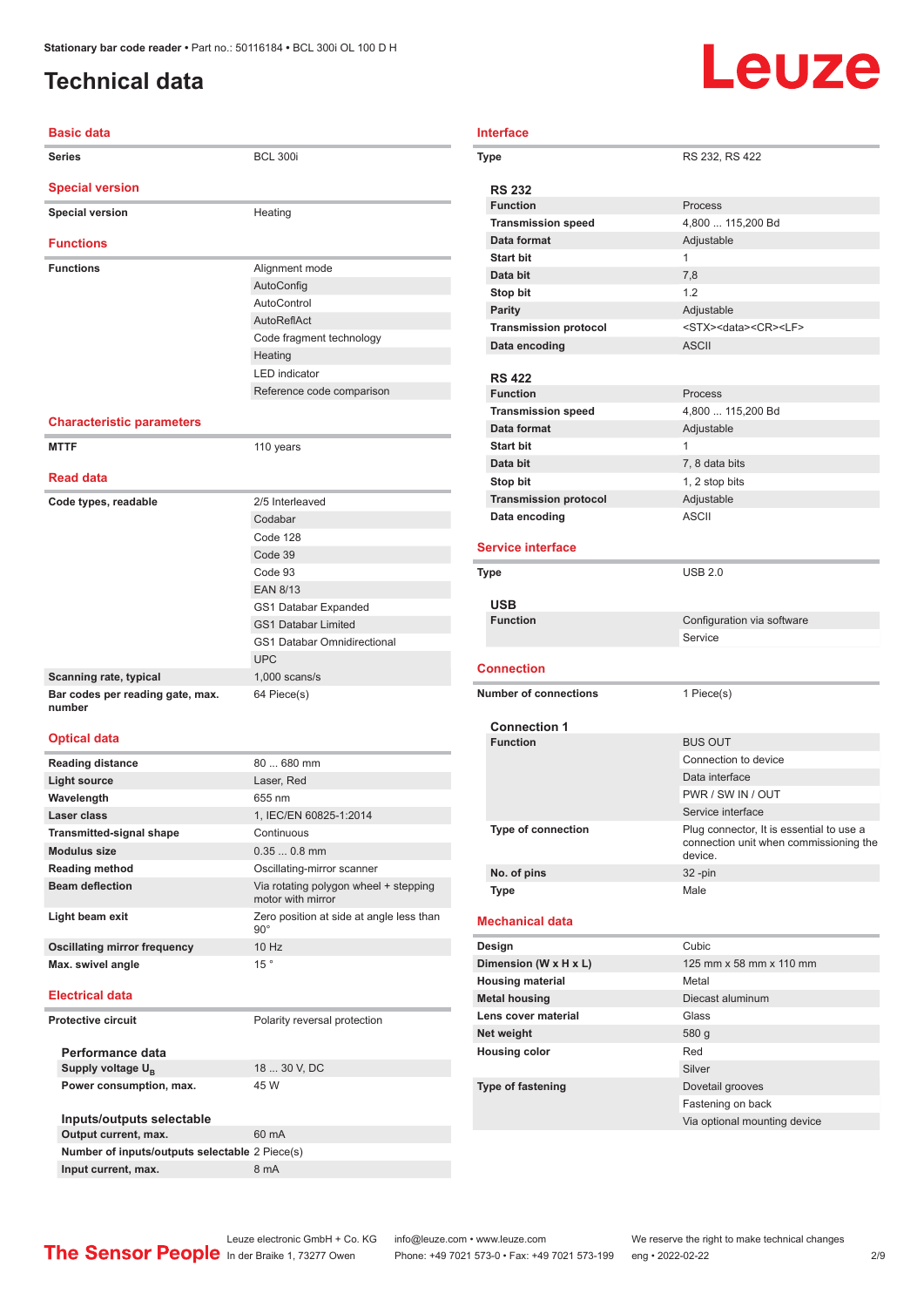# <span id="page-2-0"></span>**Technical data**

# Leuze

#### **Operation and display**

| Type of display           | I FD                                              |
|---------------------------|---------------------------------------------------|
|                           | Monochromatic graphic display, 128 x 32<br>pixels |
| Number of LEDs            | 2 Piece(s)                                        |
| Type of configuration     | Via web browser                                   |
| <b>Environmental data</b> |                                                   |

# **Ambient temperature, operation** -35 ... 40 °C

| Ambient temperature, storage       | $-20$ 70 °C |
|------------------------------------|-------------|
| Relative humidity (non-condensing) | $090\%$     |

#### **Certifications**

| Degree of protection                                               | IP 65                    |
|--------------------------------------------------------------------|--------------------------|
| <b>Protection class</b>                                            | $\mathbf{III}$           |
| <b>Certifications</b>                                              | c UL US                  |
| Test procedure for EMC in accordance                               | EN 55022                 |
| with standard                                                      | EN 61000-4-2, -3, -4, -6 |
| Test procedure for shock in<br>accordance with standard            | IEC 60068-2-27, test Ea  |
| Test procedure for continuous shock<br>in accordance with standard | IEC 60068-2-29, test Eb  |
| Test procedure for vibration in<br>accordance with standard        | IEC 60068-2-6, test Fc   |

### **Classification**

| <b>Customs tariff number</b> | 84719000 |
|------------------------------|----------|
| <b>ECLASS 5.1.4</b>          | 27280102 |
| <b>ECLASS 8.0</b>            | 27280102 |
| <b>ECLASS 9.0</b>            | 27280102 |
| ECLASS 10.0                  | 27280102 |
| <b>ECLASS 11.0</b>           | 27280102 |
| ECLASS 12.0                  | 27280102 |
| <b>ETIM 5.0</b>              | EC002550 |
| <b>ETIM 6.0</b>              | EC002550 |
| <b>ETIM 7.0</b>              | EC002550 |
|                              |          |

# **Dimensioned drawings**

All dimensions in millimeters









A Optical axis

D M4 thread (5 deep)

B Swivel angle of the laser beam: ± 20 ° C Deflection angle of the laser beam: ± 30 °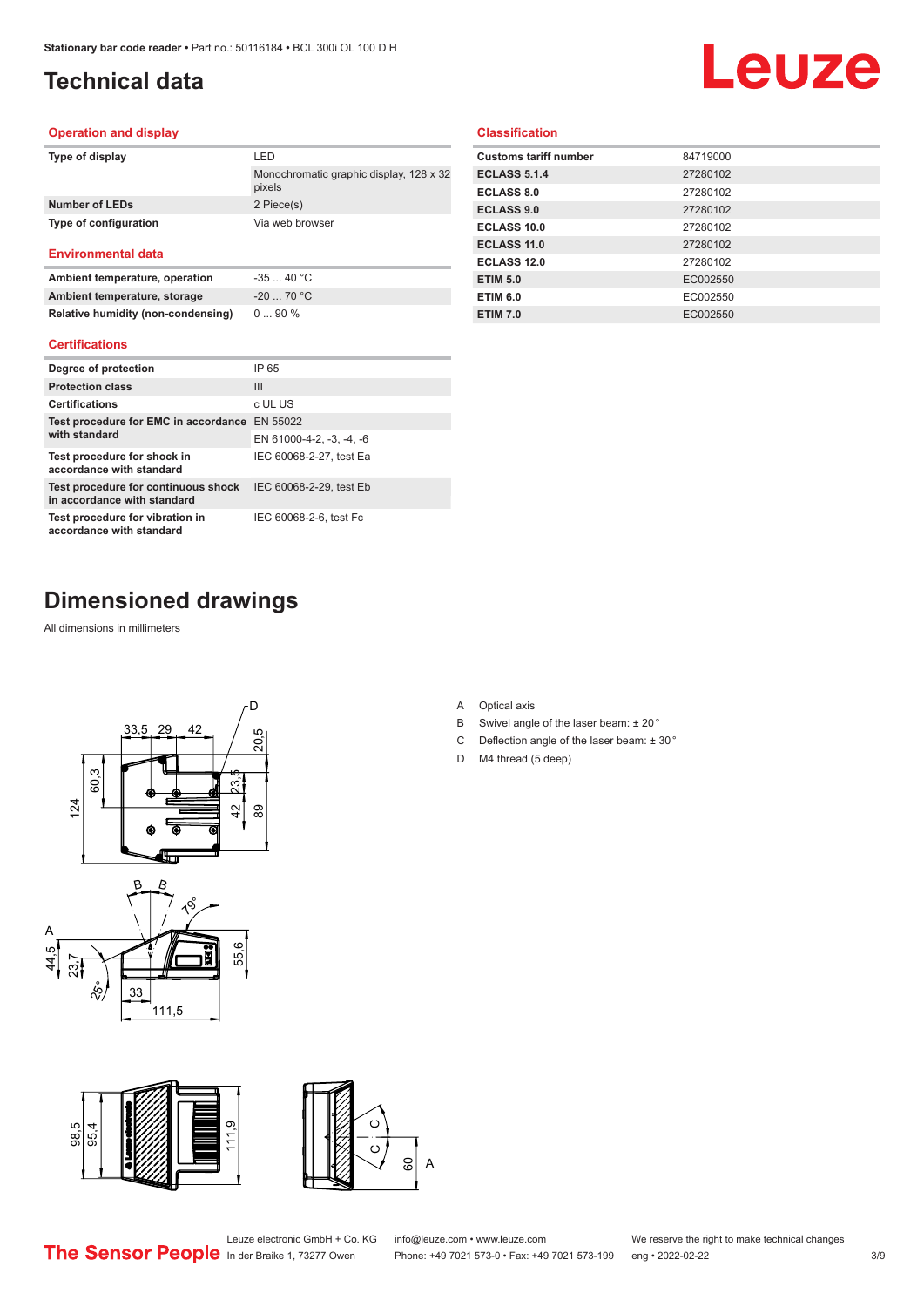## <span id="page-3-0"></span>**Electrical connection**

# Leuze

### **Connection 1**

| <b>Function</b>           | <b>BUS OUT</b>                                                             |
|---------------------------|----------------------------------------------------------------------------|
|                           | Connection to device                                                       |
|                           | Data interface                                                             |
|                           | PWR / SW IN / OUT                                                          |
|                           | Service interface                                                          |
| <b>Type of connection</b> | Plug connector                                                             |
| <b>Type of connection</b> | It is essential to use a connection unit when<br>commissioning the device. |
| No. of pins               | $32 - pin$                                                                 |
| Type                      | Male                                                                       |

# **Diagrams**

### Reading field curve



x Reading field distance [mm]

y Reading field width [mm]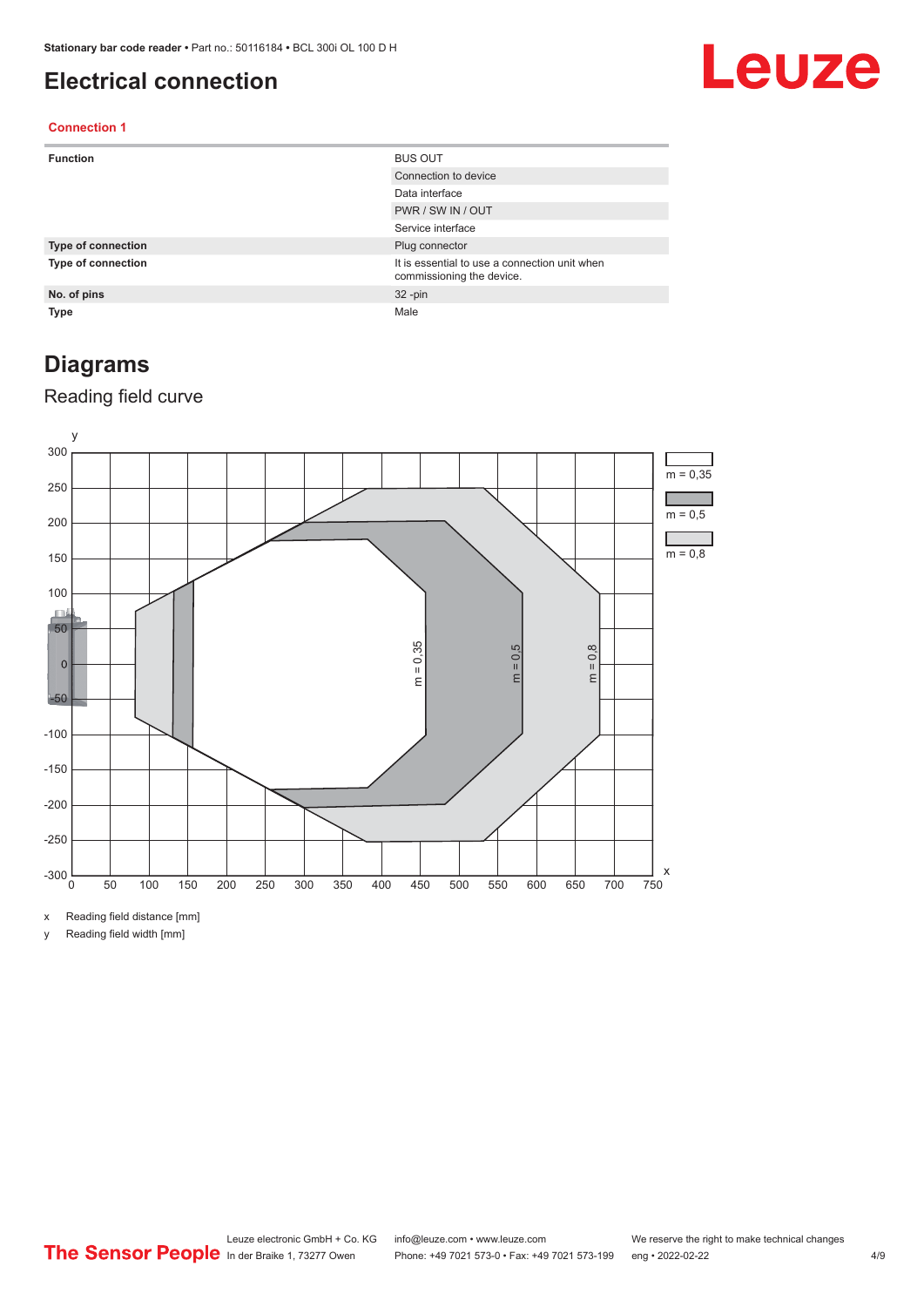# <span id="page-4-0"></span>**Diagrams**

# Leuze

### Lateral reading field curve



x Reading field distance [mm]

y Reading field height [mm]

# **Operation and display**

|               | LED        | <b>Display</b>                        | <b>Meaning</b>                  |
|---------------|------------|---------------------------------------|---------------------------------|
|               | <b>PWR</b> | Green, flashing                       | Device ok, initialization phase |
|               |            | Green, continuous light               | Device OK                       |
|               |            | Green, briefly off - on               | Reading successful              |
|               |            | green, briefly off - briefly red - on | Reading not successful          |
|               |            | Orange, continuous light              | Service mode                    |
|               |            | Red, flashing                         | Device OK, warning set          |
|               |            | Red, continuous light                 | Error, device error             |
| $\mathcal{P}$ | <b>BUS</b> | Green, flashing                       | Initialization                  |
|               |            | Green, continuous light               | Bus operation ok                |
|               |            | Red, flashing                         | Communication error             |
|               |            | Red, continuous light                 | Bus error                       |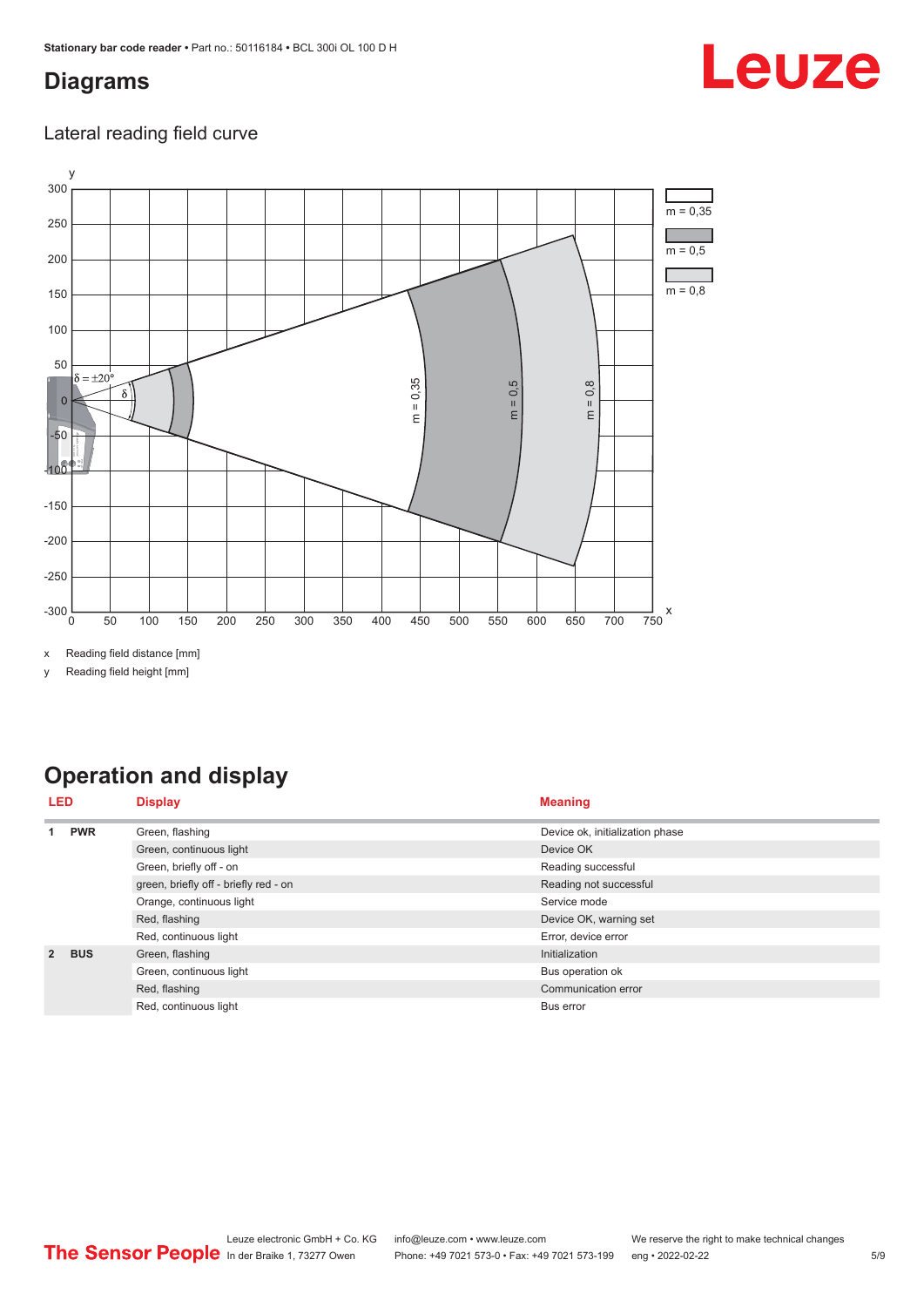## <span id="page-5-0"></span>**Part number code**

Part designation: **BCL XXXX YYZ AAA BB CCCC**



| <b>BCL</b>  | <b>Operating principle</b><br>BCL: bar code reader                                                                                                                                                                                       |
|-------------|------------------------------------------------------------------------------------------------------------------------------------------------------------------------------------------------------------------------------------------|
| <b>XXXX</b> | Series/interface (integrated fieldbus technology)<br>300i: RS 232 / RS 422 (stand-alone)<br>301i: RS 485 (multiNet slave)<br>304i: PROFIBUS DP<br>308i: EtherNet TCP/IP, UDP<br>338i: EtherCAT<br>348i: PROFINET RT<br>358i: EtherNet/IP |
| YY          | <b>Scanning principle</b><br>S: line scanner (single line)<br>R1: line scanner (raster)<br>O: oscillating-mirror scanner (oscillating mirror)                                                                                            |
| z           | <b>Optics</b><br>N: High Density (close)<br>M: Medium Density (medium distance)<br>F: Low Density (remote)<br>L: Long Range (very large distances)<br>J: ink-jet (depending on the application)                                          |
| <b>AAA</b>  | <b>Beam exit</b><br>100: lateral<br>102: front                                                                                                                                                                                           |
| <b>BB</b>   | Special equipment<br>D: With display<br>H: With heating<br>DH: optionally with display and heating<br>P: plastic exit window                                                                                                             |
| CCCC        | <b>Functions</b><br>F007: optimized process data structure                                                                                                                                                                               |
| <b>Note</b> |                                                                                                                                                                                                                                          |



 $\%$  A list with all available device types can be found on the Leuze website at www.leuze.com.

### **Notes**

**Observe intended use!** Λ  $\%$  This product is not a safety sensor and is not intended as personnel protection.  $\%$  The product may only be put into operation by competent persons.  $\%$  Only use the product in accordance with its intended use.

|  | <b>ATTENTION! LASER RADIATION - CLASS 1 LASER PRODUCT</b>                                                                                                                                                                                                  |
|--|------------------------------------------------------------------------------------------------------------------------------------------------------------------------------------------------------------------------------------------------------------|
|  | The device satisfies the requirements of IEC/EN 60825-1:2014 safety regulations for a product of laser class 1 and complies with 21 CFR 1040.10 except<br>for conformance with IEC 60825-1 Ed. 3., as described in Laser Notice No. 56, dated May 8, 2019. |
|  | $\&$ Observe the applicable statutory and local laser protection requisitions.                                                                                                                                                                             |
|  | $\%$ The device must not be tampered with and must not be changed in any way.<br>There are no user-serviceable parts inside the device.<br>Repairs must only be performed by Leuze electronic GmbH + Co. KG.                                               |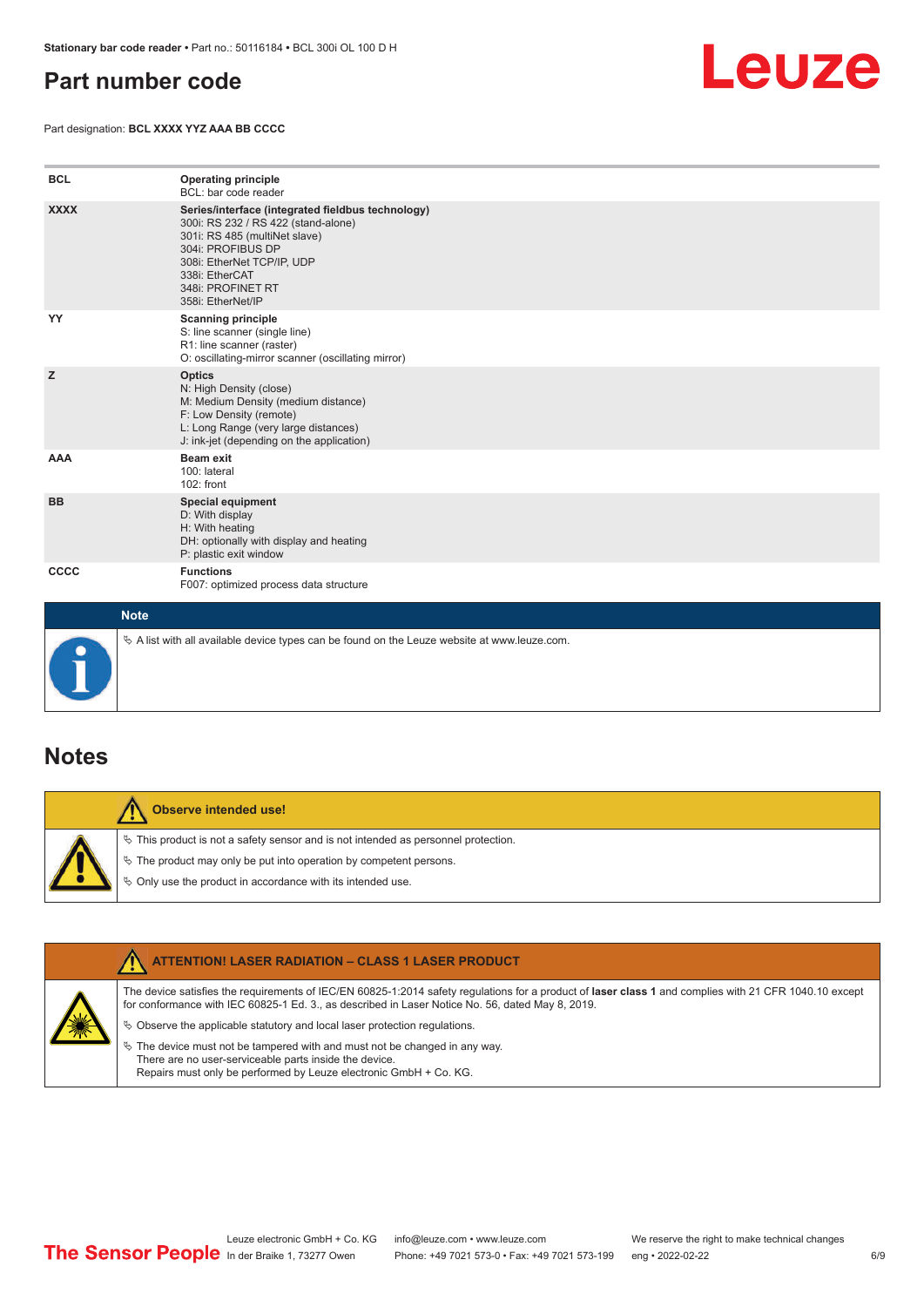## **Accessories**

# Leuze

# Connection technology - Connection unit

| Part no. | <b>Designation</b> | <b>Article</b>             | <b>Description</b>                                                                  |
|----------|--------------------|----------------------------|-------------------------------------------------------------------------------------|
| 50114369 | MA 100             | Modular connection<br>unit | Interface: RS 232, RS 485<br>Connections: 1 Piece(s)<br>Degree of protection: IP 54 |

## Connection technology - Connection cables

|                     | Part no. | <b>Designation</b>     | <b>Article</b>   | <b>Description</b>                                                                                                                                         |
|---------------------|----------|------------------------|------------------|------------------------------------------------------------------------------------------------------------------------------------------------------------|
| tulle<br><b>ALL</b> | 50132079 | KD U-M12-5A-V1-<br>050 | Connection cable | Connection 1: Connector, M12, Axial, Female, A-coded, 5-pin<br>Connection 2: Open end<br>Shielded: No<br>Cable length: 5,000 mm<br>Sheathing material: PVC |

## Connection technology - Interconnection cables

|                      | Part no.   | <b>Designation</b>             | <b>Article</b>        | <b>Description</b>                                                                                                                                                                               |
|----------------------|------------|--------------------------------|-----------------------|--------------------------------------------------------------------------------------------------------------------------------------------------------------------------------------------------|
|                      | 50114571 * | KB 301-3000                    | Interconnection cable | Suitable for interface: RS 232, RS 422, RS 485<br>Connection 1: Socket connector<br>Connection 2: JST ZHR, 10 -pin, 6 -pin<br>Shielded: Yes<br>Cable length: 3,000 mm<br>Sheathing material: PVC |
| e<br>$\sigma^a$<br>畐 | 50117011   | <b>KB USB A - USB</b><br>miniB | Service line          | Suitable for interface: USB<br>Connection 1: USB<br>Connection 2: USB<br>Shielded: Yes<br>Cable length: 1,500 mm<br>Sheathing material: PVC                                                      |

\* Necessary accessories, please order separately

# Connection technology - Connection boxes

| Part no.   | <b>Designation</b> | <b>Article</b>  | <b>Description</b>                                                                                                                    |
|------------|--------------------|-----------------|---------------------------------------------------------------------------------------------------------------------------------------|
| 50116463 * | MK 300             | Connection unit | Suitable for: BCL 300i, BPS 300i<br>Suitable for interface: RS 232<br>Number of connections: 3 Piece(s)<br>Connection: Terminal       |
| 50116468 * | <b>MS 300</b>      | Connection unit | Suitable for: BCL 300i, BPS 300i<br>Suitable for interface: RS 232<br>Number of connections: 3 Piece(s)<br>Connection: Connector, M12 |

\* Necessary accessories, please order separately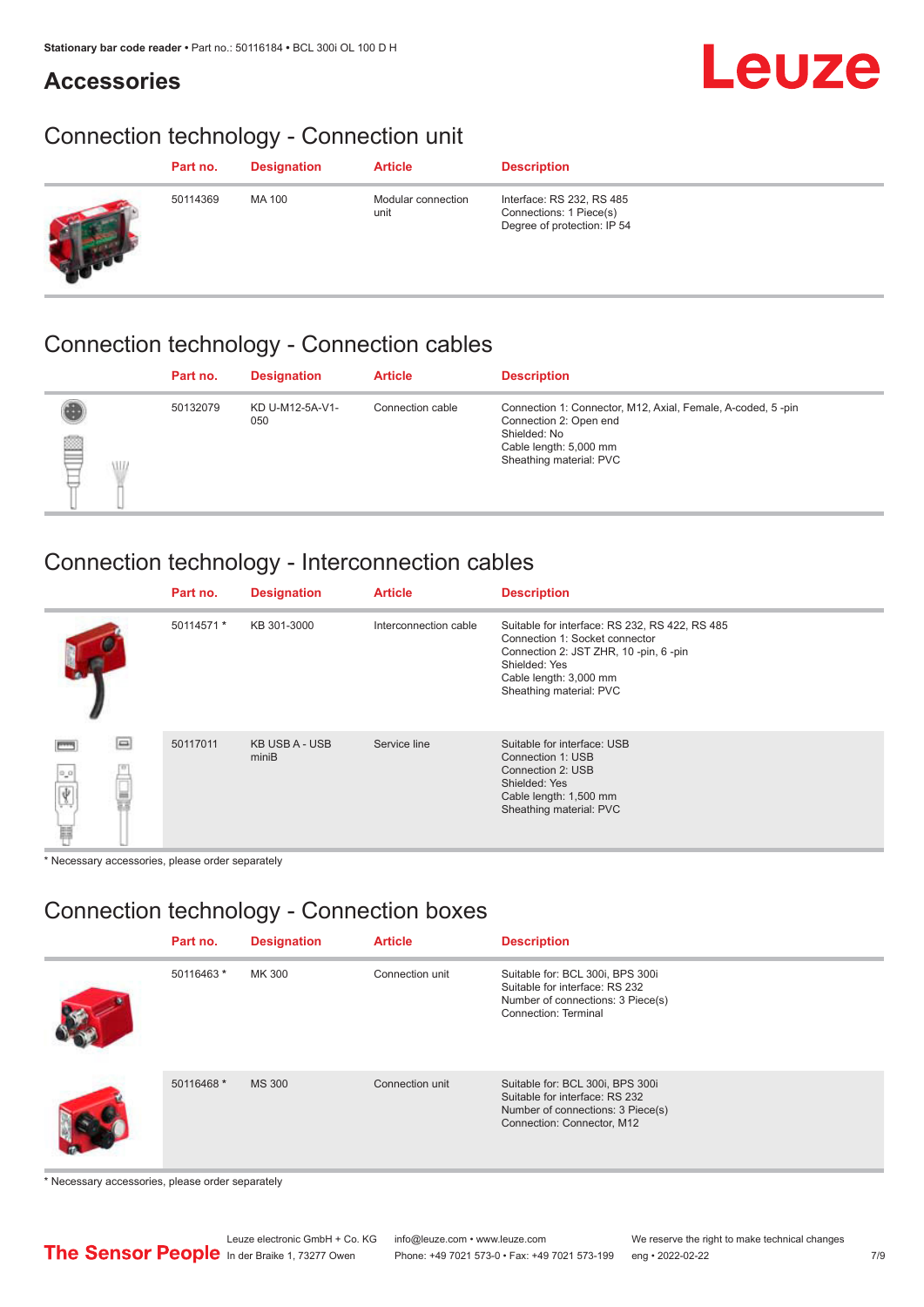## **Accessories**

# Leuze

# Mounting technology - Mounting brackets

|            | Part no. | <b>Designation</b> | <b>Article</b>  | <b>Description</b>                                                                                                                                                                            |
|------------|----------|--------------------|-----------------|-----------------------------------------------------------------------------------------------------------------------------------------------------------------------------------------------|
| <b>CON</b> | 50121433 | BT 300 W           | Mounting device | Design of mounting device: Angle, L-shape<br>Fastening, at system: Through-hole mounting<br>Mounting bracket, at device: Screw type<br>Type of mounting device: Adjustable<br>Material: Metal |

# Mounting technology - Rod mounts

| Part no. | <b>Designation</b> | <b>Article</b>  | <b>Description</b>                                                                                                                                                                                                                                                                     |
|----------|--------------------|-----------------|----------------------------------------------------------------------------------------------------------------------------------------------------------------------------------------------------------------------------------------------------------------------------------------|
| 50121435 | $BT 56 - 1$        | Mounting device | Functions: Static applications<br>Design of mounting device: Mounting system<br>Fastening, at system: For 12 mm rod, For 14 mm rod, For 16 mm rod<br>Mounting bracket, at device: Clampable<br>Material: Metal<br>Tightening torque of the clamping jaws: $8 \text{ N} \cdot \text{m}$ |

## Mounting technology - Other

|   | Part no. | <b>Designation</b> | <b>Article</b>  | <b>Description</b>                                                                                                                                 |
|---|----------|--------------------|-----------------|----------------------------------------------------------------------------------------------------------------------------------------------------|
| Ш | 50124941 | <b>BTU 0300M-W</b> | Mounting device | Fastening, at system: Through-hole mounting<br>Mounting bracket, at device: Clampable, Groove mounting, Suited for M4<br>screws<br>Material: Metal |

# Reflective tapes for standard applications

| Part no. | <b>Designation</b> | <b>Article</b>  | <b>Description</b>                                                                                                                                               |
|----------|--------------------|-----------------|------------------------------------------------------------------------------------------------------------------------------------------------------------------|
| 50106119 | REF 4-A-100x100    | Reflective tape | Design: Rectangular<br>Reflective surface: 100 mm x 100 mm<br><b>Material: Plastic</b><br>Chemical designation of the material: PMMA<br>Fastening: Self-adhesive |

### Services

| Part no. | <b>Designation</b> | <b>Article</b> | <b>Description</b>                                                                                                                                                                                                                                                                                                                                                    |
|----------|--------------------|----------------|-----------------------------------------------------------------------------------------------------------------------------------------------------------------------------------------------------------------------------------------------------------------------------------------------------------------------------------------------------------------------|
| S981020  | CS30-E-212         | Hourly rate    | Details: Compilation of the application data, selection and suggestion of<br>suitable sensor system, drawing prepared as assembly sketch.<br>Conditions: Completed questionnaire or project specifications with a<br>description of the application have been provided.<br>Restrictions: Travel and accommodation charged separately and according to<br>expenditure. |